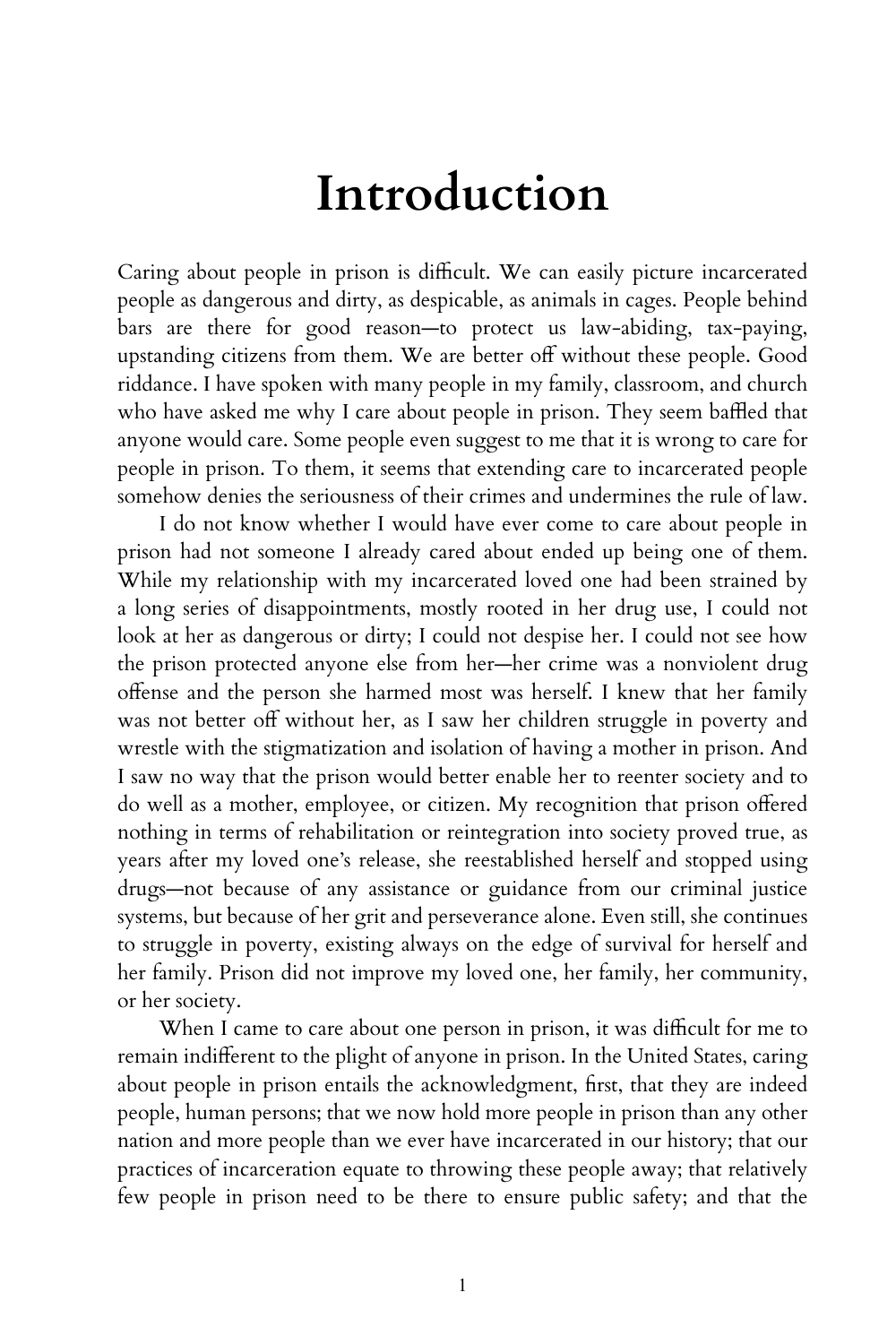reasons we throw so many people away is tied up with social injustice. My loved one is white, female, and from a middle-class background. Young, black men who grow up impoverished socioeconomically are much more likely to be incarcerated, especially in comparison with their representation in the general population. Caring about people in prison in our context requires recognizing that our criminal justice systems uphold what civil rights attorney Michelle Alexander calls "the New Jim Crow," what director of The Sentencing Project Marc Mauer calls "mass incarceration," and what social theorist Loïc Wacquant calls "the first genuine prison society."<sup>1</sup>

Our criminal justice systems are in crisis, and this crisis both *reflects* and *helps sustain* a broader crisis of social justice. Since the early 1970s, our criminal justice systems have grown at an unprecedented rate. To explain this growth, many people assume that the cause is an unprecedented rise in crime rates. Our prison populations, however, have consistently become larger while our crime rates have periodically fluctuated. Growing crime rates cannot explain the creation of the first genuine prison society. In fact, while prison populations have continued to grow, crime rates have at times dropped significantly. Instead several social, cultural, economic, and political factors rooted in social injustice have led to the advent of mass incarceration in the United States, independently of crime rates. In turn, locking up ever more people in our country exacerbates social injustice. While mass incarceration has contributed only a small amount to falling crime rates since the late 1990s, it has worsened conditions in neighborhoods that see many of their residents cycle in and out of prison. Prisoners, their families, and their communities experience greater levels of poverty, political exclusion, and social isolation, as well as potentially even higher rates of crime as a result of our society's punitive turn. The ways in which our criminal justice crisis is fundamentally intertwined with a crisis of social justice are the topic of chapter 1 of this book. From this discussion, it becomes clear that any adequate response to mass incarceration must not only provide resources for addressing crime and individual wrongdoing. It must also attend to the connections between criminal and social justice. If we are to care about people in prison, we must begin by examining the factors rooted in social injustice that fostered mass incarceration and, in turn, the consequences to social justice caused by mass incarceration.

1. Michelle Alexander, *The New Jim Crow: Mass Incarceration in the Age of Colorblindness* (New York: The New Press, 2012). Marc Mauer, *Race to Incarceration*, revised edition (New York: The New Press, 2006). Loïc Wacquant, "Deadly Symbiosis: When Ghetto and Prison Meet and Mesh," in *Mass Imprisonment: Social Causes and Consequences*, ed. David Garland (Thousand Oaks, CA: Sage, 2001), 82–120.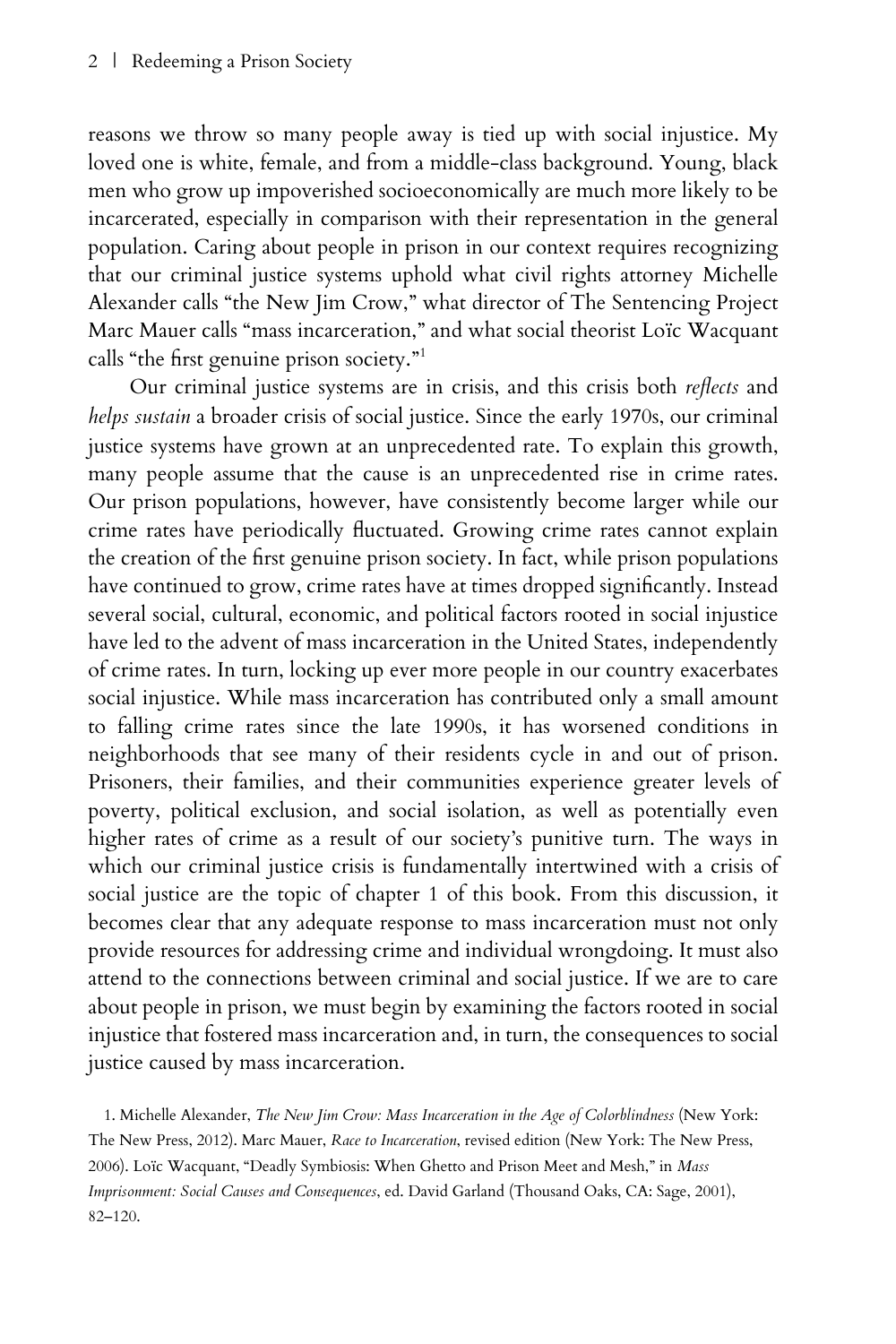My understanding of social justice in this text draws upon Catholic social teaching, built upon the conviction that every human person bears the image of God. This conviction has social, cultural, economic, and political implications as it demands that we treat all members of our society as fully human persons. We are required to take care that each person has the resources necessary to participate in the "dignity, unity, and equality of all people."<sup>2</sup> Any systems, institutions, or structures that contribute to the marginalization, disempowerment, or endangerment of any human person must be dismantled. We are called to serve the common good, which can only be realized by assuring that each individual can reach her full potential as a human person. Human dignity is both inviolable and inalienable. One consequence of this conviction is that we must ensure that even people who violate the law and harm others are not tossed away; we must uphold even their full human personhood. If people are incarcerated not simply because of individual wrongdoing, but also because we have come to rely on prisons as a way of discarding people on whom we as a society have given up, then we must also respond to the conditions of social injustice linked to mass incarceration. The image of God borne by each person calls us to care about everyone, even if we must enter prisons to do so.

Despite our heritage of Catholic social teaching, Catholic leaders and theologians have paid little attention to our intertwining crises of justice. Among those authors who have addressed these issues, a consensus has arisen that upholds the human dignity of all persons, including people who are in prison. Acknowledging the inviolability and inalienability of human dignity places limitations on punishment, which must aim toward the internal reform and social reintegration of offenders. Punishment ought never to be justified for the sake of punishment itself, for retribution, or for utilitarian reasons. People, as moral agents, must be held responsible for their actions, but the purpose of any response to a wrongdoer must be to provide the resources for him to change his life for his own good and for the common good. Punishment ought to be "medicinal" in the sense that it can succor people who have done wrong so that they may rejoin the community.

Notwithstanding this consensus, few Catholic leaders or theologians offer responses that could adequately address our crises of criminal and social justice. Some strategies, such as that of Peter Karl Koritansky in his *Thomas Aquinas and the Philosophy of Punishment*, remain aloof from the practical realities of our criminal justice systems.<sup>3</sup> While offering practical guidance, the U.S.

<sup>2.</sup> Pontifical Council for Justice and Peace, *Compendium of the Social Doctrine of the Church*

<sup>(</sup>Washington, DC: United States Conference of Catholic Bishops, 2004), ¶164. See also ¶164–170, 201.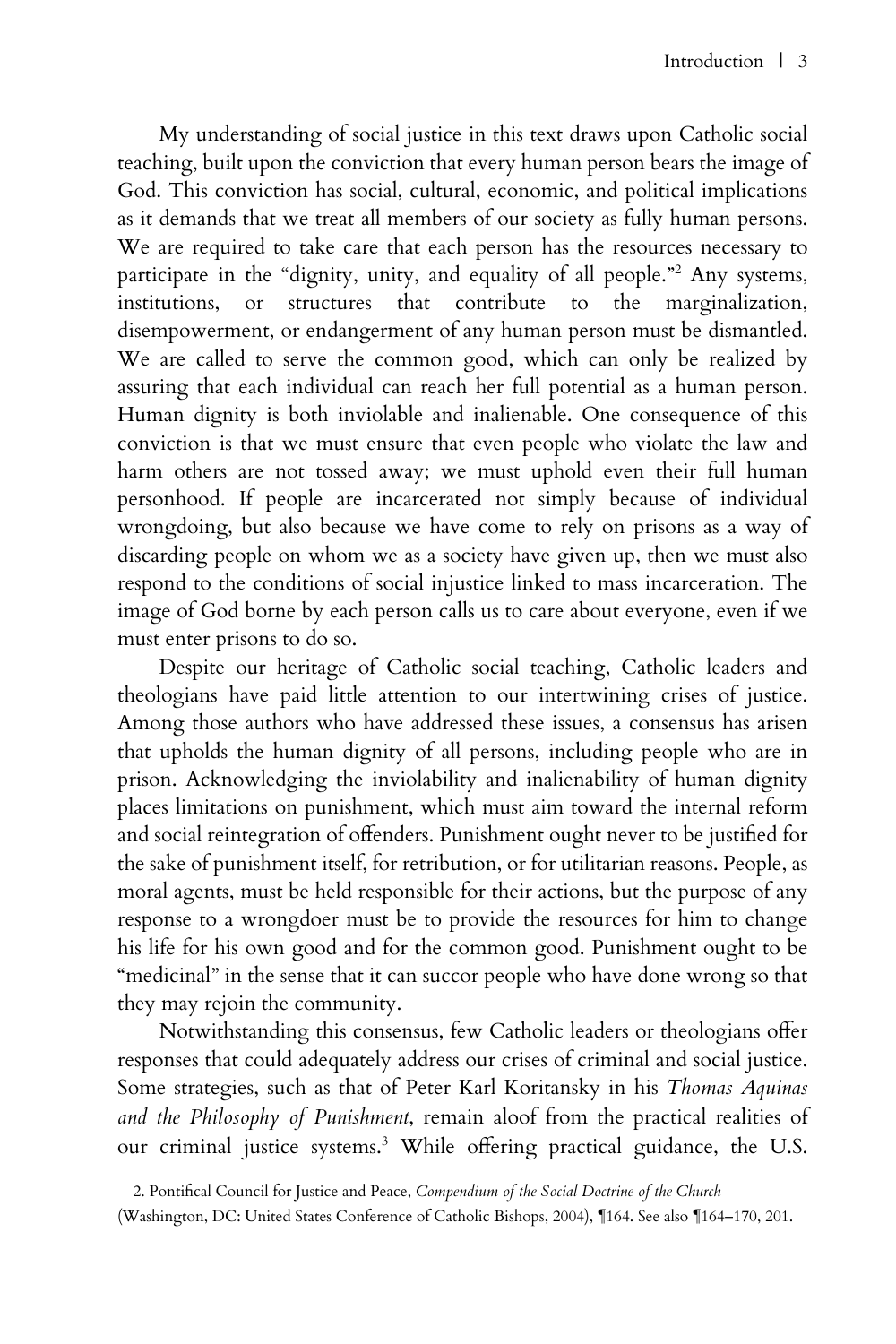Conference of Catholic Bishops (USCCB) focuses too narrowly on criminal justice reform and does not account sufficiently for the ways in which our criminal justice crisis both reflects and helps sustain social injustices.<sup>4</sup> As a result, the bishops are less prophetic than they ought to be. A third approach, Andrew Skotnicki's in his *Criminal Justice and the Catholic Church*, fails practically, theologically, and morally.<sup>5</sup> Skotnicki calls for a return to the model of monastic and ecclesiastical prisons as the "normative means of punishment" in Catholic tradition. However, even the best prisons cannot achieve what he hopes for them, he misidentifies monastic and ecclesiastical prisons as central to Catholic tradition, and his recommendation of these prisons as a model for our criminal justice systems is out of touch with the realities of mass incarceration in the United States. Given these flaws in Catholic strategies thus far, it seems that Catholics need to generate a new response to our crises of criminal and social justice. Chapter 2 analyzes each of these approaches.

An adequate response to our criminal and social justice crises must satisfy several criteria. It must begin with an accurate reading of the "signs of the times" with respect to the nature of these crises. While offering resources for responding to crime and individual wrongdoing, it will move beyond concerns with reducing reoffending, reintegrating offenders into society, maintaining public safety, and attending to victims. These concerns cannot be ignored; it is necessary to address them in any functioning criminal justice system. However, it is not sufficient to stop at criminal justice reform. Alone, achieving these goals in responding to crime and individual wrongdoing will not answer the social injustices connected to mass incarceration. An adequate response, therefore, must also address the social, cultural, economic, and political factors that led to the creation of the first genuine prison society in the United States, as well as attend to the ways in which mass incarceration exacerbates the social injustices

3. Peter Karl Koritansky, *Thomas Aquinas and the Philosophy of Punishment* (Washington, DC: Catholic University of America Press, 2012). Kathryn Getek Soltis, in her 2010 dissertation from Boston College, "Just Punishment? A Virtue Ethics Approach to Prison Reform in the United States," offers a Thomistic approach to a Catholic interpretation of criminal justice, but offers more grounded, practical recommendations for how to apply this theoretical framework to our circumstances with mass incarceration.

4. United States Conference of Catholic Bishops*, Responsibility, Rehabilitation, and Restoration: A Catholic Perspective on Crime and Criminal Justice* (Washington, DC: United States Conference of Catholic Bishops, 2000). Available online at http://www.nccbuscc.org/sdwp/criminal.shtml.

5. Andrew Skotnicki, *Criminal Justice and the Catholic Church* (Lanham, MD: Rowman & Littlefield, 2008). See especially chapter 4, "Prison as the Normative Means of Punishment," 73–114. Also, "Foundations Once Destroyed: The Catholic Church and Criminal Justice," *Theological Studies* 65 (2004): 792–816.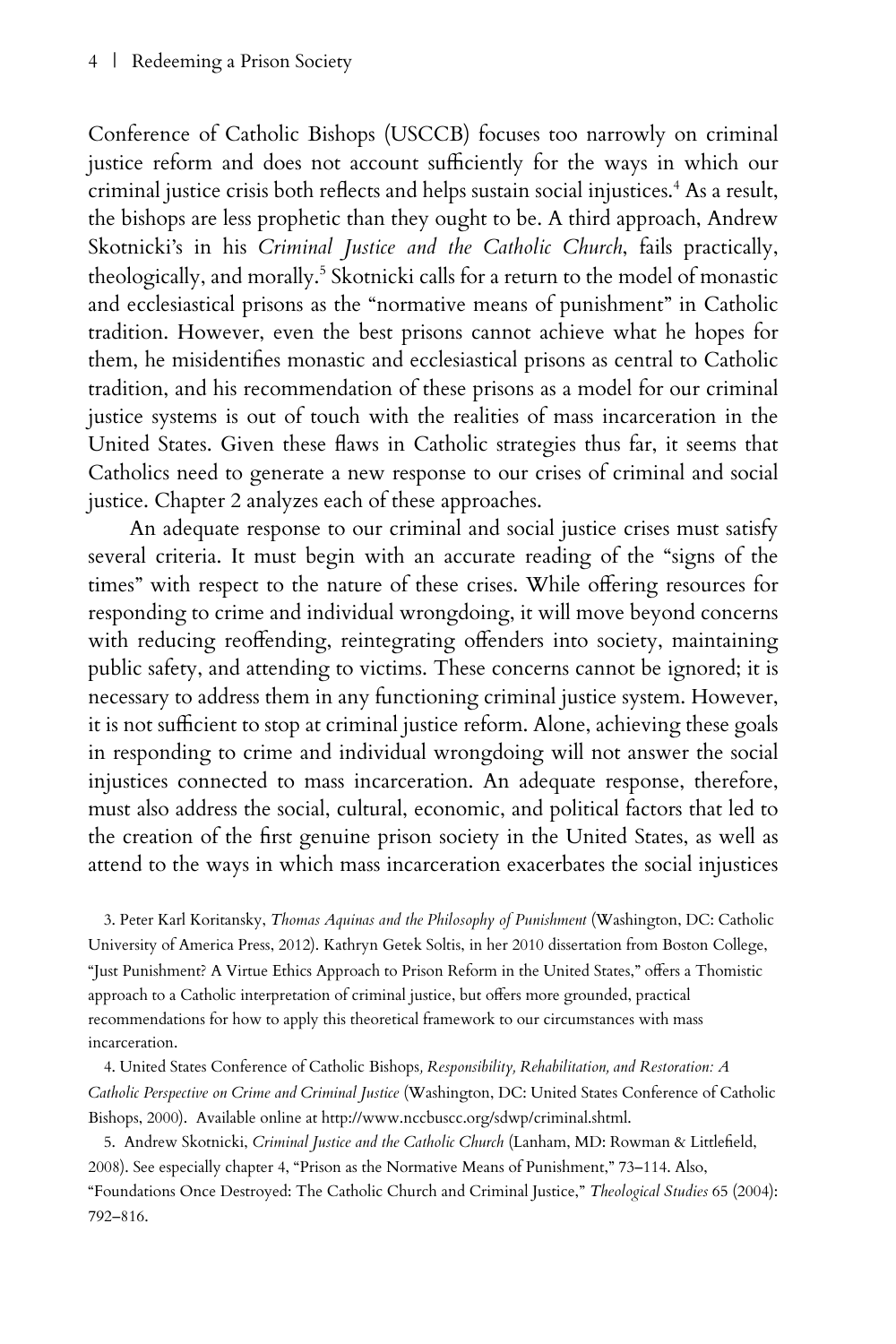underlying these factors. It will draw us away from questions only about guilt and desert, about costs and benefits of particular criminal justice strategies, about profits and losses in our society, about deterrence, retribution, or incapacitation as justifications for punishment. An adequate response will require us to ask ourselves what kind of society we ought to become if we are no longer to be the first genuine prison society. Our answers to this question will provide a basis for addressing the social injustices tied to mass incarceration. In addition to satisfying these criteria, for a response to be called Catholic, it must also concur with the consensus among Catholic theologians and leaders described above while drawing upon the heart of Catholic moral and theological tradition.

In chapter 3, I argue that the sacramental and liturgical life lies at the heart of Catholicism and provides a moral and theological foundation for a new Catholic response to our criminal and social justice crises. Some challenges make an appeal to liturgical and sacramental ethics complicated, including the difficulties of the privatization and politicization of worship; pluralism both within and beyond the church; injustice within church practices and institutions; and issues concerning whether and how participation in sacrament and liturgy can be morally formative. To overcome these challenges, I argue for an expansive view of liturgy and sacraments as the public service of the church in making the grace of God perceptible to us, thus consecrating our lives in the world. Rather than otherworldly, apolitical, or privatized religious practices, the liturgy of the sacraments draws us more deeply into the world in anticipation of the ultimate mystery of God's reign in which life, freedom, justice, love, and peace fully take hold in our existence. Through our worship, we are called to emulate Jesus Christ, the Son of God, through the Holy Spirit, by serving God and neighbors, particularly our neighbors who have been victims of injustice. This more expansive understanding of liturgy and sacraments, while rooted in Catholicism, should be accessible to other Christian traditions as well.

The central insight here is that our ritual lives in church communities ought to shape Christians toward the justice disclosed in the vision of God's reign conveyed in worship. Liturgical theologian Don Saliers argues that liturgy shapes the quality of our consciousness by guiding us through this vision and presenting to us a "world-picture" that stands in contrast with our worldly perspectives.<sup>6</sup> We are asked in liturgy and sacraments to adopt a world-picture from God's perspective, and with this perspective, we are led to appreciate the needs of others in light of God's outpouring of grace. This vision alters us as God's will for the world becomes our own will. Our consciousness is

<sup>6.</sup> Don E. Saliers, "Liturgy and Ethics: Some New Beginnings," *Journal of Religious Ethics* 7, no. 2 (1979): 180.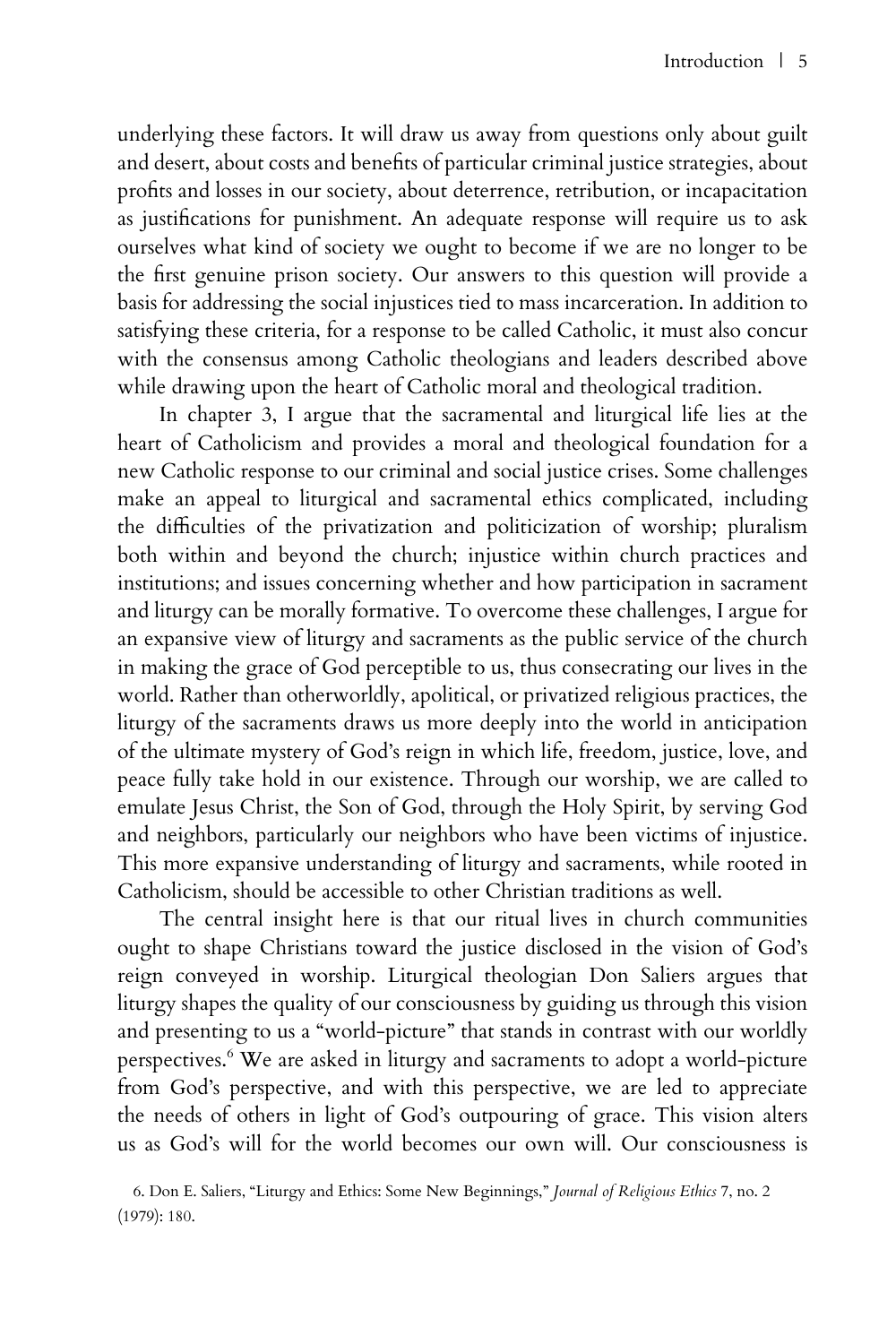transformed as we continually reenter the world-picture rehearsed in liturgy and sacraments. The task of liturgical and sacramental ethics is to discern the world-picture revealed in our ritual lives and to examine how this vision shapes Christians to see the world according to the hidden reality of salvation and to work for justice in accordance with God's reign. The sacramentality of liturgy calls us to seek this vision in all of our experiences, including our experiences outside of worship practices.

The particular sacraments of Eucharist and of Penance and Reconciliation uphold norms and values for Christians that are relevant for how we enact justice in the world.<sup>7</sup> An examination of the biblical roots of each of these sacraments and their development in Catholic tradition uncovers what they may indicate for responses to our criminal and social justice crises. On one hand, based on the openness of Jesus Christ's table fellowship, the Eucharist conveys a vision of covenantal relationships in which all people are included and the needs of everyone—especially the poor and oppressed—are fulfilled.<sup>8</sup> This sacrament provides a foretaste of God's reign in which death, violence, hatred, indifference, and sin are ultimately overcome. As we participate in its liturgy, we recall Jesus Christ's death as a convicted criminal, which is emblematic of his ministry to the most despised and degraded in his midst. The Eucharist also awakens our "eschatological imaginations" by exposing the ways in which we continue to fall short of the world-picture of God's reign and by offering hope that God will ultimately triumph over the principalities and powers that contribute to the marginalization, disempowerment, and endangerment of our neighbors.<sup>9</sup> As we are invited into the body of Christ in the Eucharist, we must

7. Throughout the text, I will occasionally use "Penance" and "Reconciliation" interchangeably to refer to the sacrament of "Penance and Reconciliation." Using "Penance and Reconciliation" every time is stylistically awkward, but choosing only "Penance" or "Reconciliation" alone fails to capture the full scope of this sacrament. The *Catechism of the Catholic Church* refers to the sacrament as "Penance and Reconciliation," and each of these terms describes different aspects of the sacrament that neither term fully encompasses alone. If we speak only of Penance, the end of reconciling relationships can often be lost. If we speak only of Reconciliation, the work that must be done by the penitent toward rebuilding relationships can often be lost. It is also important to note that the words one uses to designate this sacrament can often lead readers to make unfounded assumptions about the author's leanings: liberals use "Reconciliation" while conservatives use "Penance." I find that pegging an author in this way can be a distraction from what the author is trying to communicate; I am not making a political statement by using either "Penance" or "Reconciliation" at any particular point. Where readers see "Penance," they should think also "Reconciliation," and vice versa.

8. I recognize that non-Catholic readers may bristle at the claim of a Catholic author for the inclusiveness of the Eucharist, given their exclusion from full participation in the mass. However, I hope that throughout this book I can point toward the ideal of Jesus Christ's table fellowship while acknowledging the ways in which all churches, including the Catholic Church, fall short of this ideal.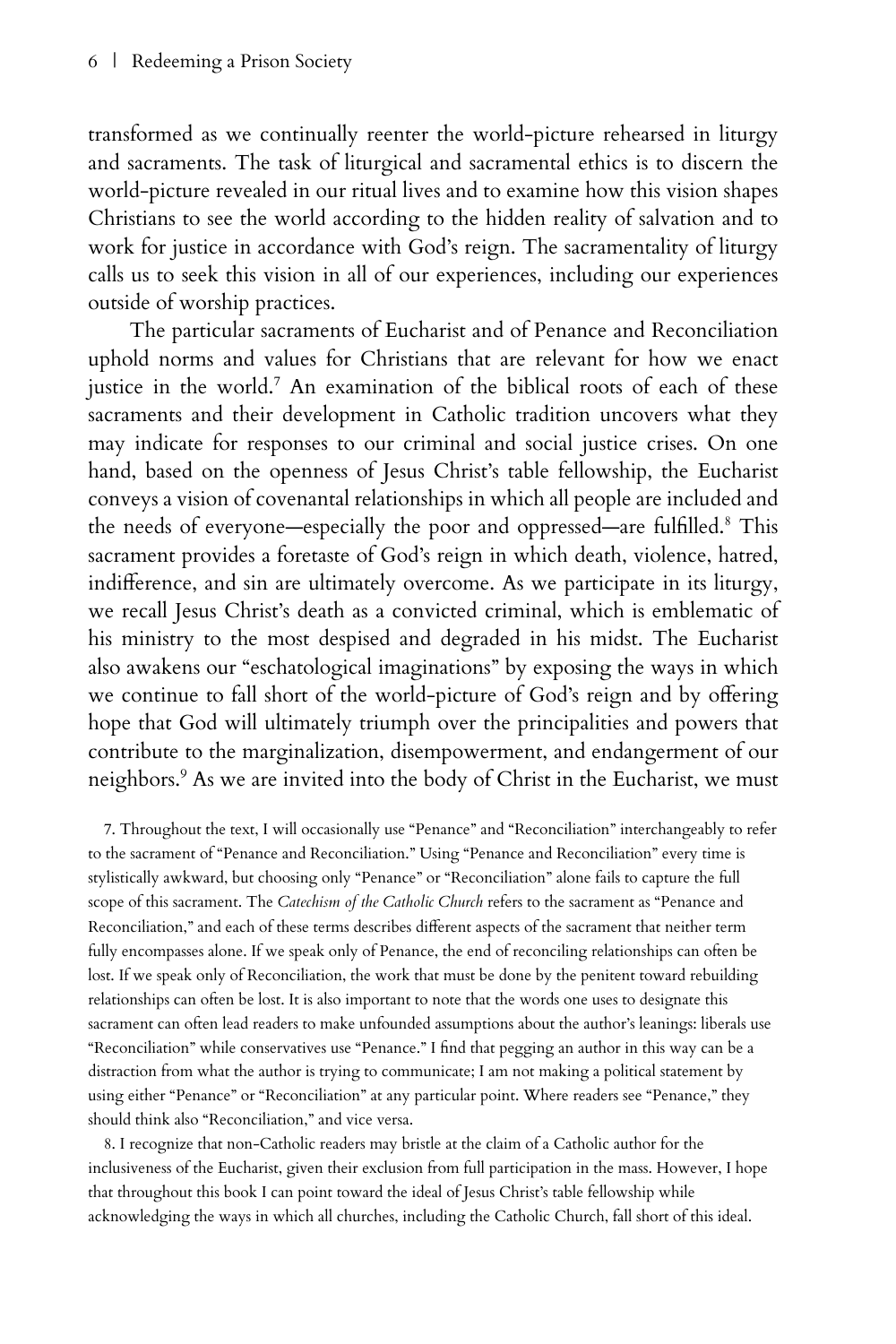examine our individual consciences and communal relationships so that sin and injustice cannot break that body. In this sacrament, we are reoriented toward justice in God's reign as we confront ongoing injustices in our world.

On the other hand, our practices of Penance and Reconciliation flow from the vision of ultimate justice found in the Eucharist. These practices offer alternative norms and values to retribution and punitiveness for responding to individual wrongdoing. While we need discipline and judgment within our communities, this sacrament guides us to uphold the possibility of forgiveness and to work toward the reincorporation in community of people who have harmed others and done wrong. Underlying the emphasis on eventual forgiveness in Penance is an understanding that individual wrongdoing (or sin, in theological terms) is primarily a wounding of relationships and not only a violation of law. Where discipline and judgment are necessary, the end of any penitential actions is not to cause pain to an offender for the sake of punishment or to exact retribution, but to bring about circumstances in which a wrongdoer could be restored to full relationship. Discipline and judgment must always occur in a communal context in which all community members take responsibility for the social reintegration and internal reform of wrongdoers by offering guidance and support. Practices of Reconciliation maintain the human dignity of sinners for the image of God within each person is inviolable and inalienable.

Although the emphasis within the sacrament of Penance and Reconciliation has typically fallen on responsibility for individual sins, this sacrament also offers guidance for addressing broken communal relationships. Penance reminds us that we are all sinners in need of forgiveness from God and our neighbors. In particular, everyone is complicit in social sin that creates the broader context of individual wrongdoing and that fosters the injustices that undergird poverty, marginalization, and oppression. Because we must seek redemption from social sin as well as personal sin, we may find in Penance and Reconciliation resources for responding not only to individual wrongdoing, but also to our participation in and responsibility for social injustice.

The response of liturgical and sacramental ethics to crime and individual wrongdoing is the topic of chapter 4. Standing alone, the argument of this chapter does not meet the criteria of an adequate response to our criminal and social justice crises because it focuses only on criminal justice reform. Readers should not read chapter 4 separately from the preceding or following chapters. Nevertheless, while insufficient for addressing mass incarceration,

<sup>9.</sup> Andrea Bieler and Luise Schottroff, *The Eucharist: Bodies, Bread, and Resurrection* (Minneapolis: Fortress Press, 2007).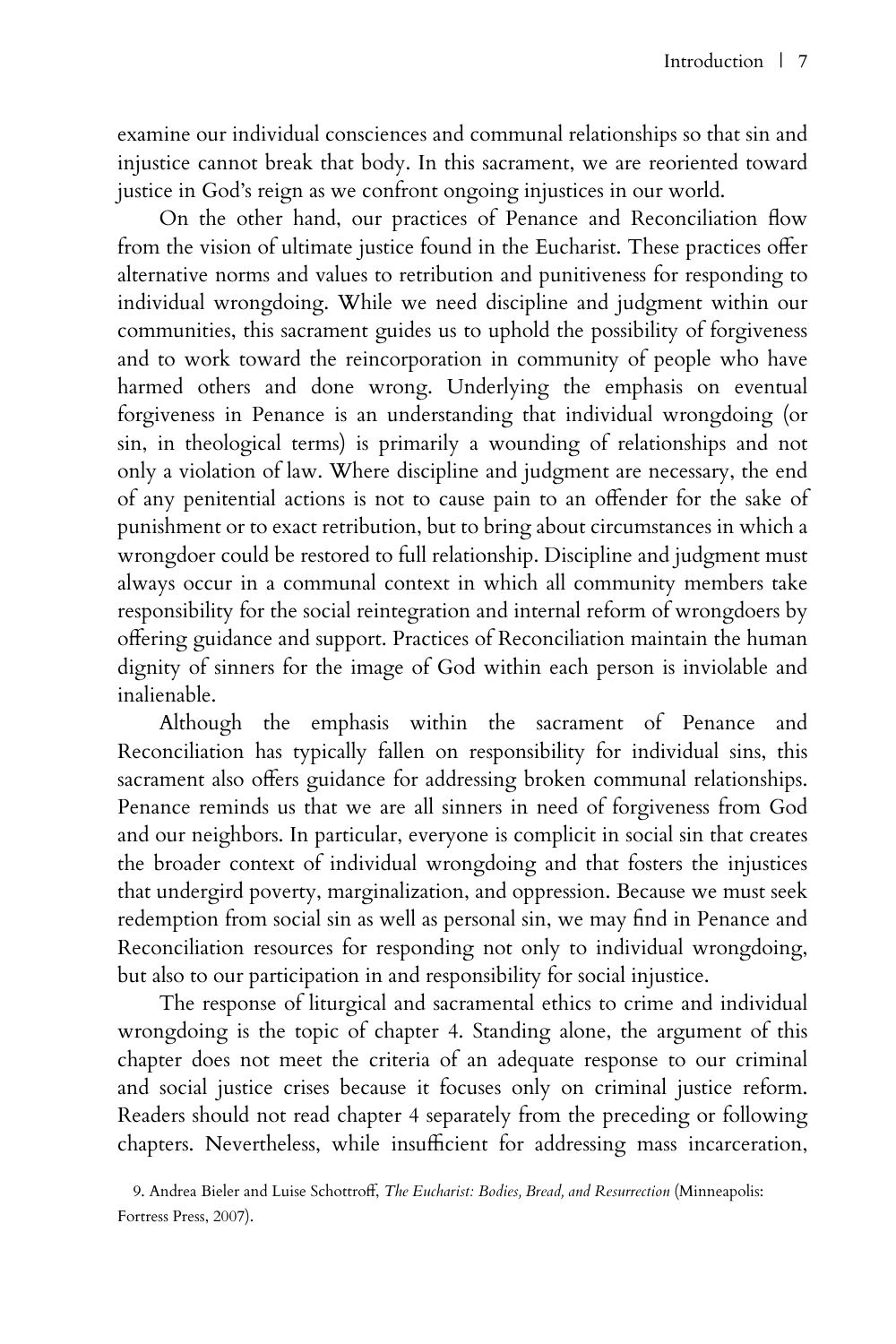criminal justice reform is necessary in order to present alternatives to prisons. Too often people assume that the only alternative to prisons is to let criminals go without any consequences for their actions, leaving victims without justice and communities vulnerable to more crime. Our options seem to be either prison or nothing. But they are not our only options; we have access to a range of alternatives to incarceration that are more effective than prisons at reducing reoffending, reintegrating offenders into society, maintaining public safety, and attending to the needs of victims.

As recommended by the USCCB, restorative justice is a viable alternative to incarceration. Also, evidence-based rehabilitative programs, based on what is called the "good lives model," can potentially partner well with restorative justice as a base for our criminal justice systems.<sup>10</sup> While incarceration unfortunately will remain necessary in some instances, use of restorative justice and rehabilitation could enable significant downscaling of our prison populations. As Catholics consider these alternatives, they should find that restorative justice and rehabilitation align well with the norms and values upheld by the sacrament of Penance and Reconciliation. Rather than being retributive and punitive, restorative justice and rehabilitation connect to the vision of forgiveness, humility, community, dialogue, healing, and service offered in this sacrament.

Because our crises of criminal and social justice are fundamentally intertwined, an adequate response to them cannot stop with criminal justice reform; we must also attend to the social injustices that mass incarceration both reflects and helps sustain and that are addressed in chapter 5 on a sacramental and liturgical basis. In attending to these social injustices, we must answer what kind of society we ought to become if we wish no longer to be the first genuine prison society. Michelle Alexander argues that our vision of a new kind of society depends upon a transformation of consciousness in which we recognize the human dignity of all persons and begin to care across barriers of race, ethnicity, gender, and class. Such a transformation would spark a multiracial movement for dismantling the first genuine prison society, the New Jim Crow, and mass incarceration.

Catholics and many other Christians experience in the Eucharist a transformation of consciousness; a vision of what a just society ought to look like; a call to defend human dignity especially among people who have been excluded through poverty, marginalization, and oppression. As the "source and summit" of our moral lives as Christians, the Eucharist beckons us toward justice

<sup>10.</sup> Tony Ward and Shadd Maruna, *Rehabilitation: Beyond the Risk Paradigm* (New York: Routledge, 2007).